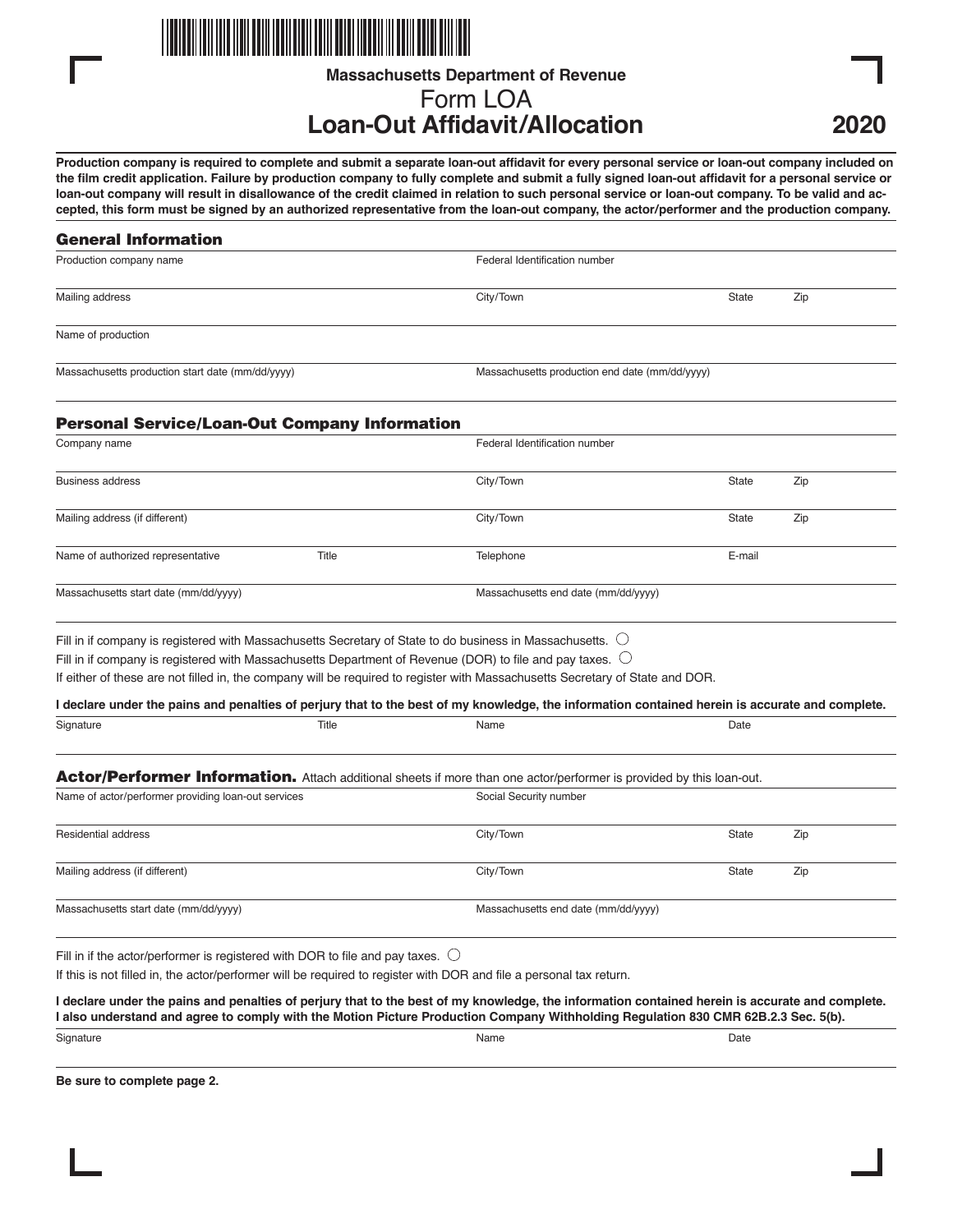

# **2020 SCHEDULE LOA, PAGE 2**

|                                                                                                                      | <b>Payments to Loan-Out Company</b>                                                                                                                              |  |  |  |  |
|----------------------------------------------------------------------------------------------------------------------|------------------------------------------------------------------------------------------------------------------------------------------------------------------|--|--|--|--|
|                                                                                                                      |                                                                                                                                                                  |  |  |  |  |
| 2 Total amount paid by production company to personal service/loan-out company for qualifying Massachusetts payroll/ |                                                                                                                                                                  |  |  |  |  |
|                                                                                                                      | 3 Fill in if all payments on line 2 by the production company to this loan-out are Massachusetts source income relating to services for this production. $\circ$ |  |  |  |  |
|                                                                                                                      | 4 Fill in the company is registered for Massachusetts motion picture performer withholding tax. $\circlearrowright$                                              |  |  |  |  |
|                                                                                                                      |                                                                                                                                                                  |  |  |  |  |
|                                                                                                                      | 6 Dates the personal service/loan-out company performed service on this production in Massachusetts                                                              |  |  |  |  |
|                                                                                                                      | End date (mm/dd/yyyy):<br>Start date (mm/dd/yyyy):                                                                                                               |  |  |  |  |
|                                                                                                                      | <b>7</b> Date(s) withholding payment remitted to Massachusetts Department of Revenue                                                                             |  |  |  |  |
|                                                                                                                      |                                                                                                                                                                  |  |  |  |  |
|                                                                                                                      | I declare under the pains and penalties of perjury that to the best of my knowledge, the information contained herein is accurate and complete.                  |  |  |  |  |

Mail to **Massachusetts Department of Revenue, Audit Division, 200 Arlington Street, Room 4300, Chelsea, MA 02150, attn.: Film Credit Unit.**

Signature and the Signature of the Title Contract of Name Name and the Date of the Date of the Date